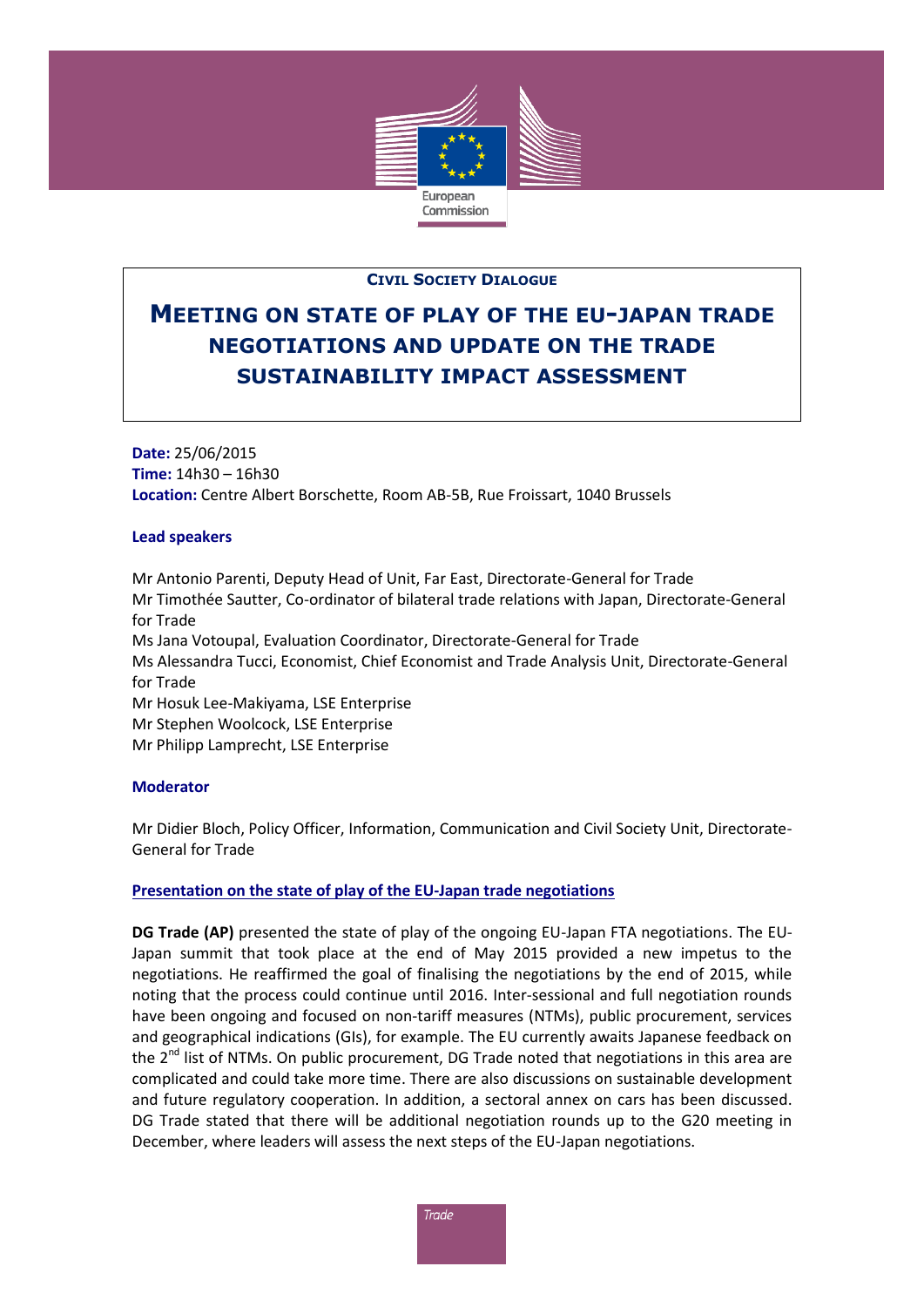#### **Discussion Highlights**

**European Economic and Social Committee (EESC)** enquired about an update on the sustainable development chapter, in particular about the work on relevant mechanisms concerning the Domestic Advisory Group (DAG) such as the identification of reciprocal organisations in Japan. On ISDS, the EESC asked for a confirmation that the EU-Japan negotiations are based on the CETA model. EESC considered the negotiations should be accelerated and also enquired about proposals of a SME chapter and progress on the services side. They also noted the importance of eHealth issues for the EU-Japan negotiations.

**DG Trade (AP)** replied that no options in the negotiations on the sustainable development chapter are precluded, whereas one of the challenges is that Japanese civil society is not used to the process. On ISDS, DG Trade stressed that there is currently still an internal examination of the exact model to be used. Speeding up the negotiations is an option, but it also depends on the TPP negotiations. There is no SME chapter at the moment and that this is one of the issues which could also be directly addressed by dissolution of NTMs. There has not been major progress in the services negotiations. Japan Post remains an important issue.

**Confederation of Danish industry** stressed that TPP will give the USA a head start in the Japanese market and enquired what could be done in order to reduce this negative impact for the EU.

**DG Trade (AP)** observed that the outcome of the TPP negotiations will take time to be implemented.

**Humane Society International/Europe** asked about references to Multilateral Environmental Agreements (MEAs) and the issue of whaling.

**DG Trade (AP)** indicated that some MEAs are covered by the sustainable development chapter and that that whaling is not addressed in the FTA negotiations.

**International Federation of Reproduction Rights Organisations (IFFRO)** enquired which areas of copyright are included in the agreement and whether the cultural sector and the book sector are specifically addressed.

**European Patent Office** asked about the state of play of the IP chapter.

On IP, copyright and the specific question of patents, **DG Trade (AP)** indicated that no specific proposal has been given yet as negotiators wait for the outcome of TPP.

**Associazione Italiana Consorzi Indicazione Geografiche** referred to a new law in Japan on GIs and asked about an update on GIs in the negotiations.

**DG Trade (AP)** confirmed that the new law in Japan is relevant but insufficient and indicated that the issue of GIs is a point of contention between the EU and Japan.

**Bundesverband der Deutschen Industrie (BDI)** mentioned the issue of rules of origin and highlighted that in comparison to TTIP negotiations, a more liberal approach should be taken in EU-Japan FTA negotiations. This would also result in an advantage for SMEs. He also asked for an update on the issue of medical devices. BDI stressed the importance of increasing transparency of the negotiations and asked about the resolution mechanism for NTMs.